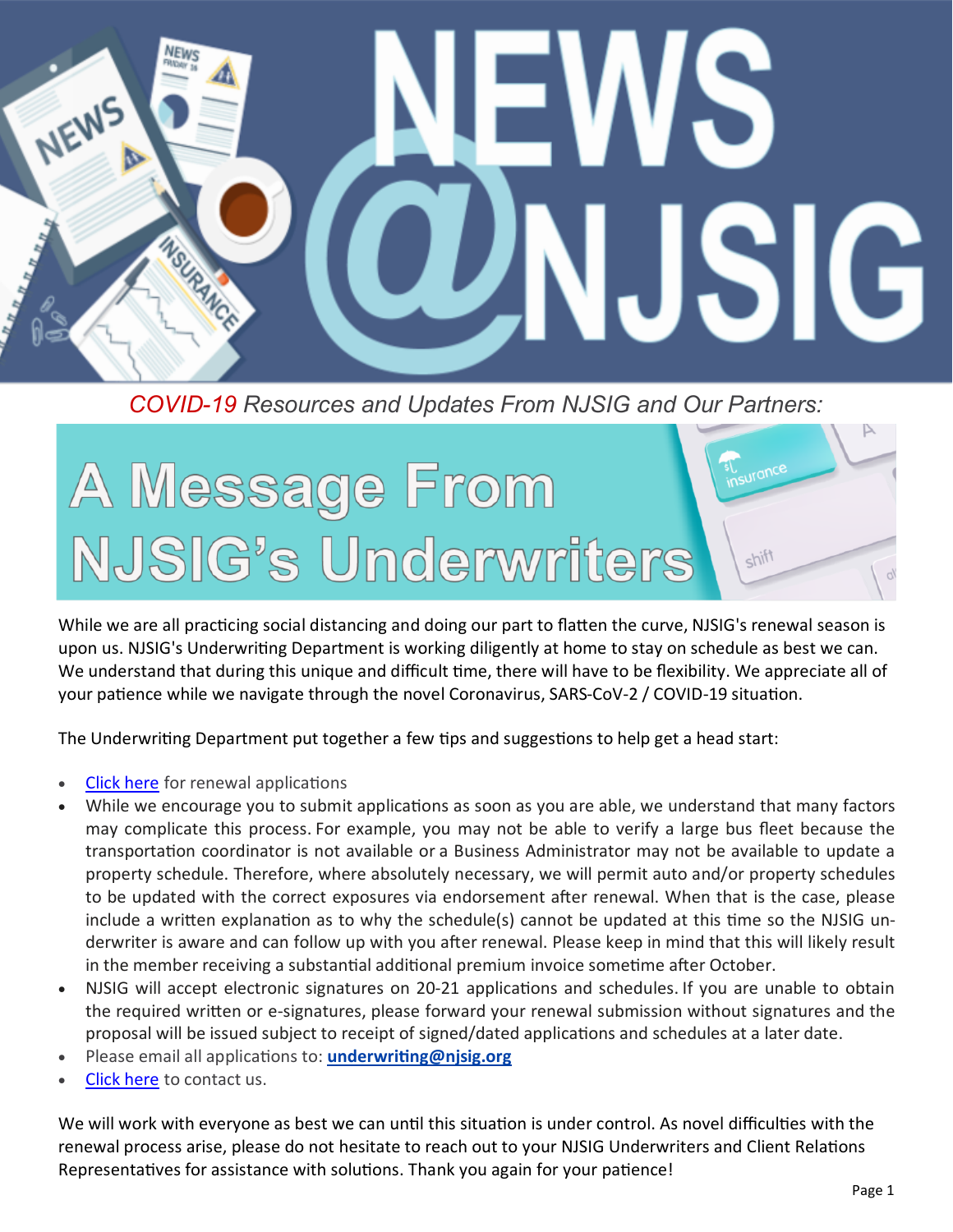# NJSIG's<br>Cyber<br>Resources

# **A message on cyber risk from NJSIG's partner, Willis Towers Watson:**

The outbreak of the COVID-19 (Coronavirus) over the past few months has brought to the forefront numerous risk considerations for both individuals and organizations across all industries. As the coronavirus is causing more employees to work remotely, it is possible that those individuals are logging in remotely from a less secure network and perhaps using less secure hardware.

Further, high volumes of employees logging in remotely may make it easier for cyber criminals, infiltrating a network through remote desktop services, to stay hidden in an attempt to identify and access systems with sensitive data. One has to wonder whether an organization's crisis response, in the event of an actual cyber attack, will be compromised with less employees on site.

The advice to offer employees working remotely due to coronavirus concerns is no different than what has been offered previously when it comes to general cybersecurity hygiene. Anyone working remotely should ensure corporate laptops and other devices are locked when in public places and are using patched and updated software and operating systems, encrypted hard drives and automatic screen locks. Organizations should urge their employees to use a virtual private network (VPN) whenever working remotely, as well as multi-factor authentication to log into work-related services.

### [Click here](https://www.willistowerswatson.com/en-US/Insights/2020/03/client-alert-cyber-risk-coronavirus-and-insurance-coverage) *for the full article from Willis Towers Watson*

### **A message from NJSIG:**

As part of our property program, NJSIG offers our members pass-through cyber liability coverage through Beazley Breach Response (BBR).

Many IT departments are quickly scrambling to enhance their resources so their school districts can successfully work and teach remotely. In addition, many members use a third party vendor to host all of their school district's data. There are many positives to this solution, however you need to make sure your selected company can protect you in the event of a cyber incident. With the number of cyber events increasing, NJSIG and BBR have put together a list of questions to consider asking when selecting a cyber vendor. BBR also prepared a pre-approved list of vendors that can assist NJSIG property members in the event of a cyber incident .

- Please [click here](https://files.constantcontact.com/b71f74b1101/e5aff5b6-5691-43bb-b5c8-1818c9c62077.pdf) for questions to consider when selecting a third party cyber vendor.
- Please [click here](https://files.constantcontact.com/b71f74b1101/fd85ee97-5fcd-4c69-905c-457a0185bdbd.pdf) for the pre-approved vendor list.

If you have any questions, please contact Anthony Fernandez, NJSIG's Cyber Advocate at [afernandez@njsig.org.](mailto:afernandez@njsig.org)